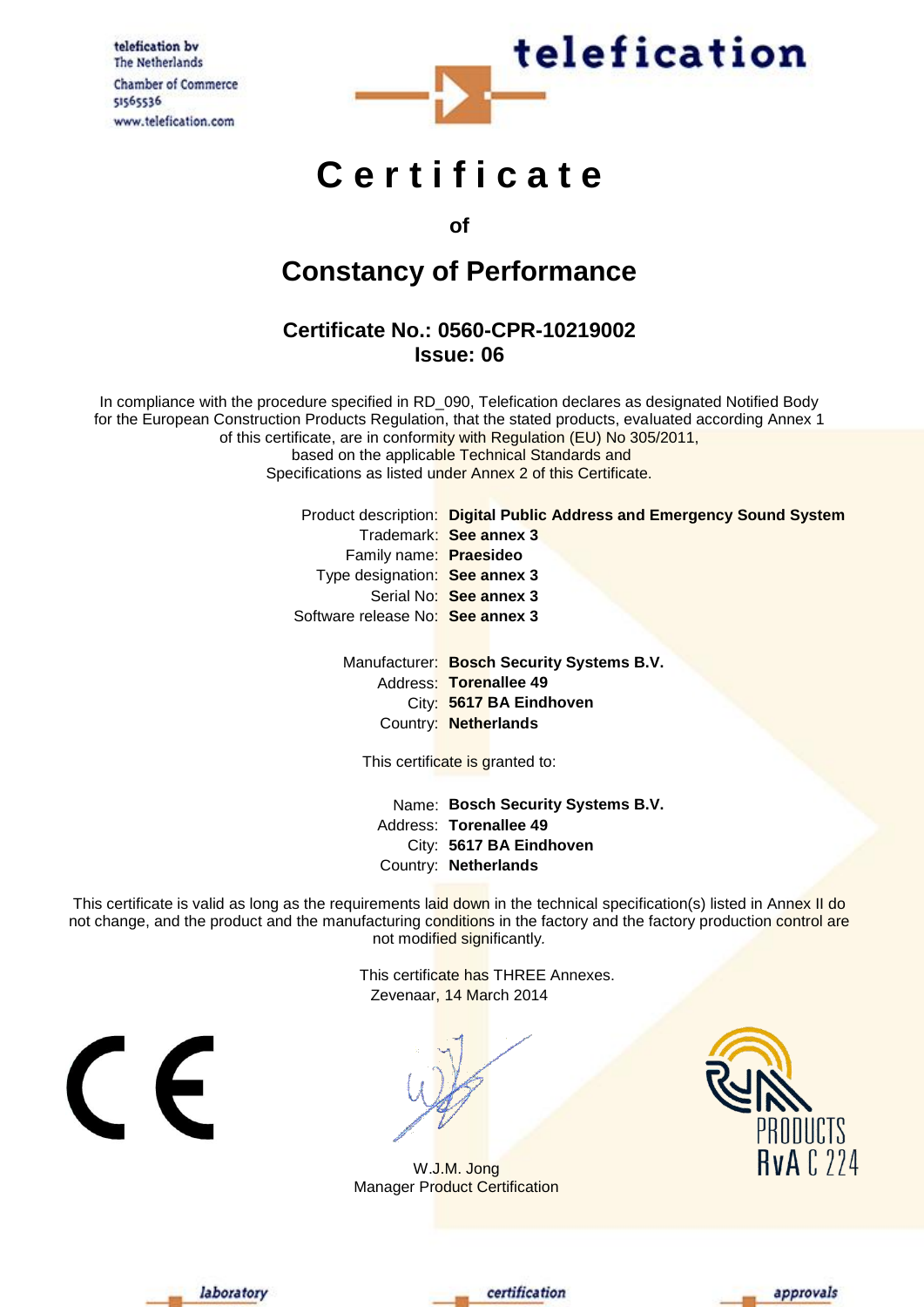*Annex 1 to Certificate of Constancy of Performance 14 March 2014 Number: 10219002*/AA/06 *Annex 1, Page 1 of 2*

• Each product to which this Certificate of Constancy of Performance relates (see Annex 3 of this certificate), has been placed under the scope of the Construction Products Directive by EU Commission decision 96/577/EC and therefore falls under the Construction Products Regulation 305/2011 after July 1<sup>st</sup> 2013.

telefication

- There is a presumption of conformity with respect to the requirements as listed in Annex I of the Construction Products Directive and Construction Products Regulation 305/2011, when all applicable harmonised standards listed in the Official Journal of the EU are being applied.
- This certificate is part of the Assessment and Verification of Constancy of Performance system 1, as described in annex V of the Construction Products Regulation and made applicable by EU Commission decision 96/577/EC.
- The validity of this Certificate of Constancy of Performance is limited to products, which are equal to the one(s) assessed for this Certificate of Constancy of Performance (see Annex 3 of this certificate).
- When the manufacturer (or holder of this Certificate of Constancy of Performance) is placing the products on the European market, he is obliged to label the products with the prescribed CE logo and the Notified Body number of Telefication: 0560. The CE logo stands for conformity to all applicable directives. This Certificate of Constancy of Performance is limited to the Construction Products Regulation.

#### **Remarks and observations**

#### *The following conditions are applicable:*

The tested configuration of the Praesideo system is representative for comparable combinations of components as identified in annex 3 of this certificate. Each component may be installed multiple times into a Praesideo system. The installer is responsible for the correct selection of components and EN 54-16 compliance of the completely installed system. EN 54-16 compliance of the Praesideo system is only achieved if the installer fulfills all installer specific requirements as stated in the EN 54- 16 compliance checklist in the installation and user instructions.

Certification of the Praesideo Digital Public Address and Emergency Sound System includes the cabinets (i.e. the enclosed 19" racks) in which the system components are mounted. It is allowed to use one or more cabinets, depending on the size of the Praesideo system. Within the same cabinet family different heights are allowed up to a maximum height that depends on the brand and type of an approved cabinet. The following cabinets have been approved for use with Praesideo:

• Rittal TS8 series, with lockable glass door, side panels, temperature controlled top fans and having a fixed frame with a maximum height of 42 HU or a lockable swing frame with a maximum height of 40 HU.

Only batteries as mentioned in the user manuals of the battery chargers are allowed to be used and must be placed on the ground plane of the cabinet, free from the walls.

#### • 20130073PRAESIDEO Schroff cabinet

• The power supply system ZDSO400E-AK3 can consist of: main power supply ZDSO-400-E, additional power supply ZDSOR-400-E, additional power supply ZDSOT-400-E, distribution panel PD-2U-x, battery circuit resistance measurer RMB-1.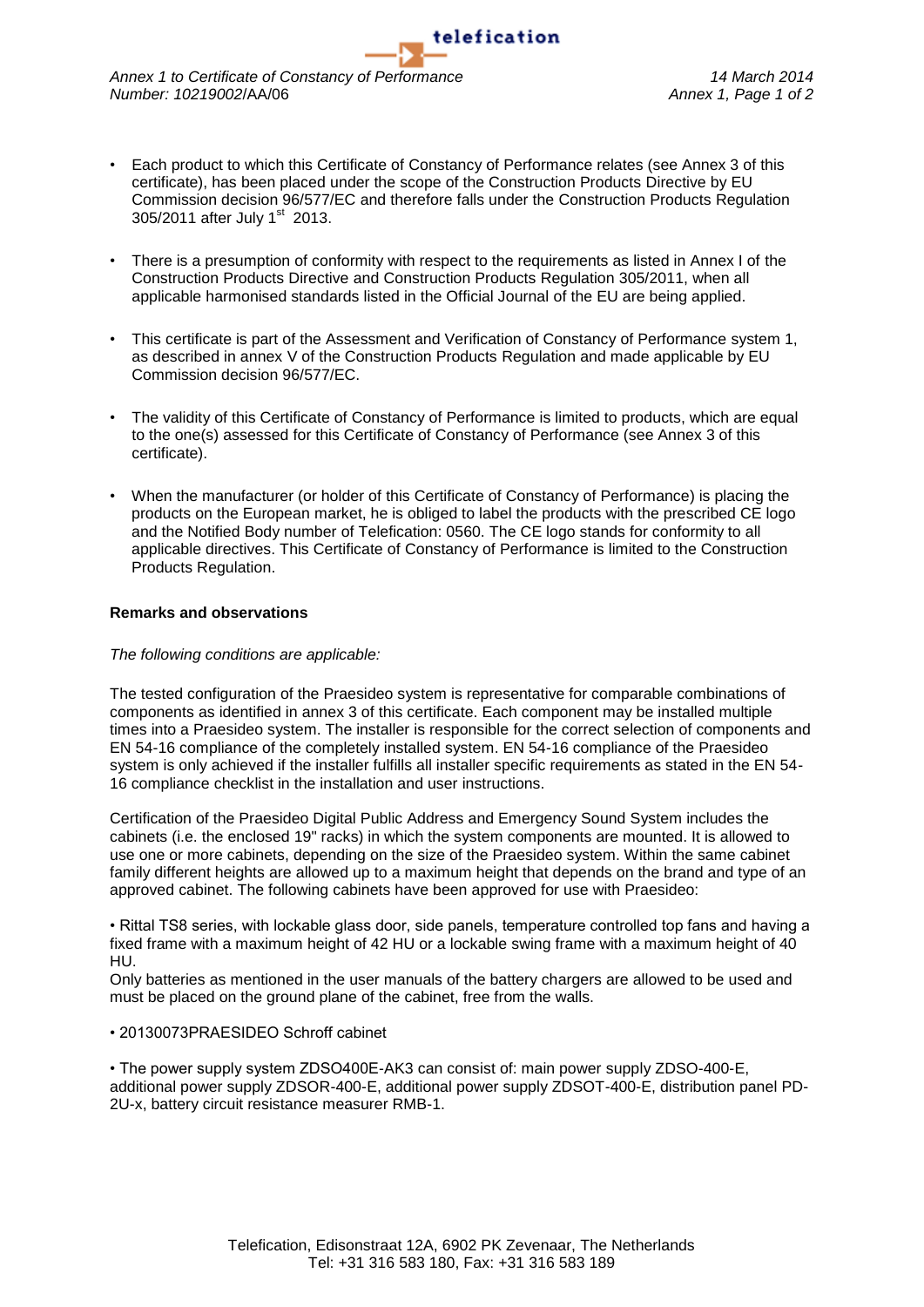

*Annex 1 to Certificate of Constancy of Performance 14 March 2014 Number: 10219002*/AA/06 *Annex 1, Page 2 of 2*

Implemented optional functions with requirements (per clause of EN 54-16):

- 7.3 Audible warning
- 7.6.2 Manual silencing of the voice alarm condition
- 7.7.2 Manual reset of the voice alarm condition
- 7.8 Output to fire alarm devices
- 7.9 Voice alarm condition output
- 8.3 Indication of faults related to the transmission path to the CIE
- 8.4 Indication of fault related to voice alarm zones
- 10 Voice alarm manual control
- 11 Interface to external control device(s)
- 12 Emergency microphone(s)
- 13.14 Redundant power amplifiers

The battery mid-point monitor, model SD08 from Alpha Technologies Ltd., may be used with the PRS-48CH12 battery charger and mounted in the cabinet, but is excluded from certification.

The Cobranet Interface is only EN 54-16 compliant in combination with the Hirschmann Switch RSR20-0800M2M2T1UCCHPHH07.1.01.

The Hirschmann Switch may also be used to connect, within the cabinet, other EN54-16 compliant products as listed in annex 3.

There are four Praesideo systems possible:

\* Praesideo 3.5 system based on network controller PRS-NCO-B and PRS-SW software version 3.5x (where x can be 0, 1, 2 or 3)

Praesideo 3.6 system based on network controller PRS-NCO-B and PRS-SW software version 3.6y (where y can be 0 or 1)

\* Praesideo 4.0 system based on network controller PRS-NCO3 and PRS-SW software version 4.0y (where y can be 0 or 1)

\* Praesideo 4.1 system based on network controller PRS-NCO3 and PRS-SW software version 4.1

For proper operation with the Line Isolator System, consisting of the PM1-LISM6 master unit and slave devices PM1-LISS and PM1-LISD, the multi-channel interface PRS-16MCI must have hardware version HW 04/15 or newer.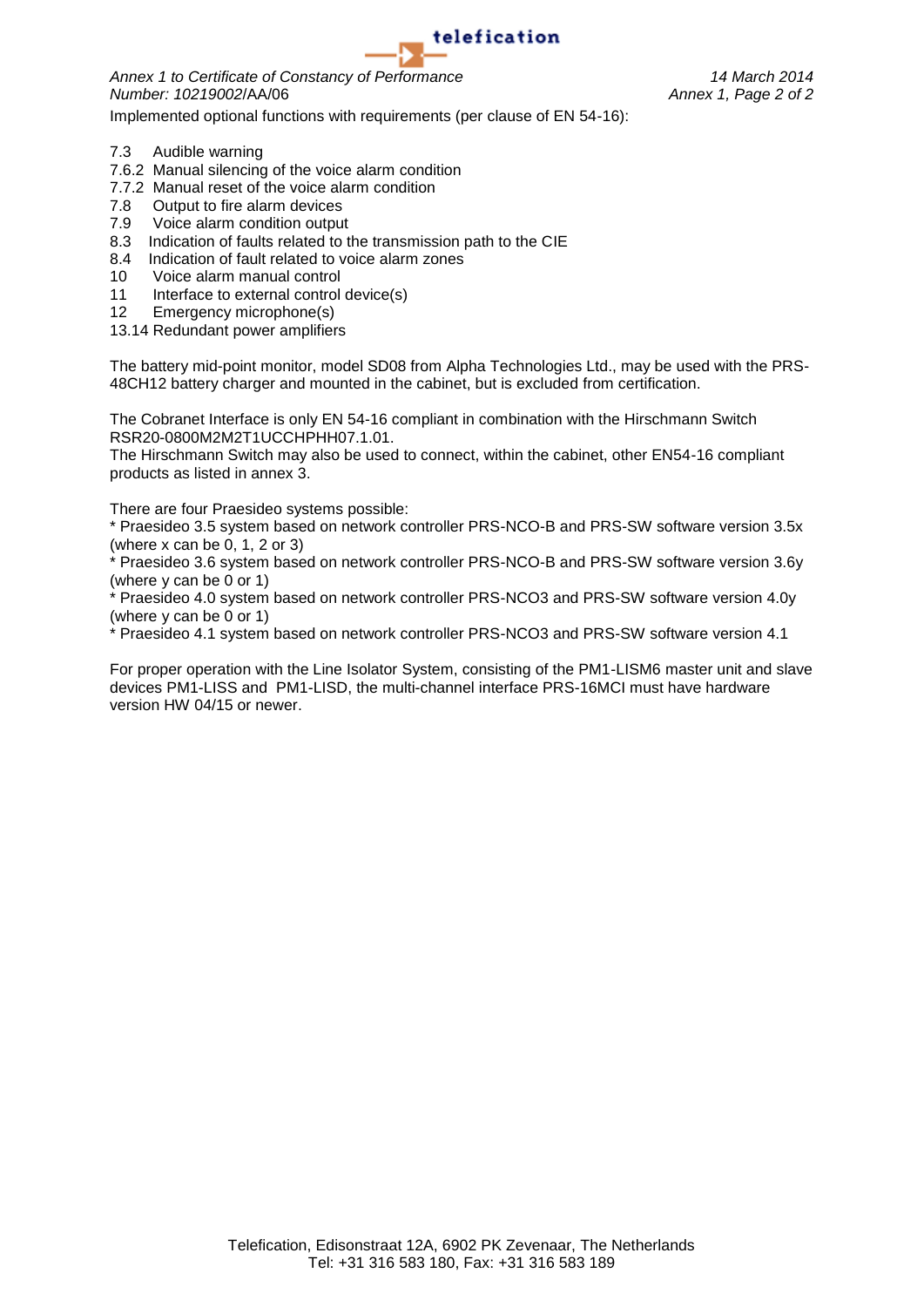*Annex 2 to Certificate of Constancy of Performance 14 March 2014 Number: 10219002*/AA/06 *Annex 2, Page 1 of 1*

#### **Documentation lodged for this Certificate of Constancy of Performance**

*Test Reports:*

- Telefication B.V.: 20114721801 Rev.1.00, 03 September 2012
- CNPP: 100070, 23 July 2010
- CNPP: 110019, 17 March 2011
- Telefication B.V.: 20124320800 Ver.1.00, 29 January 2013
- VdS GmbH: BMA 11111, 12 January 2012
- Telefication B.V.: 20104096800 Rev.1.10, 03 September 2012
- Telefication B.V.: 20134632800 Ver. 1.00, 06 March 2014

*Product Documentation:*

- Assembly drawings
- Bill of materials
- Block diagram
- Electric diagrams
- Photos
- User manual
- Manufacturer's declarations

#### **Technical Standards and Specifications**

*The product shows no non-compliances with:*

| - EN 50130-4:    | December, 1995 |
|------------------|----------------|
| - EN 50130-4/A1: | April, 1998    |
| - EN 50130-4/A2: | January, 2003  |
| - EN 54-16:      | March, 2008    |
| - EN 54-4:       | 1997           |
| - EN 54-4:       | A1, 2002       |
| - EN 54-4:       | A2, 2006       |
|                  |                |

#### **Technical features and characteristics**

*The product includes the following features and characteristics:*

- 100V loudspeaker outputs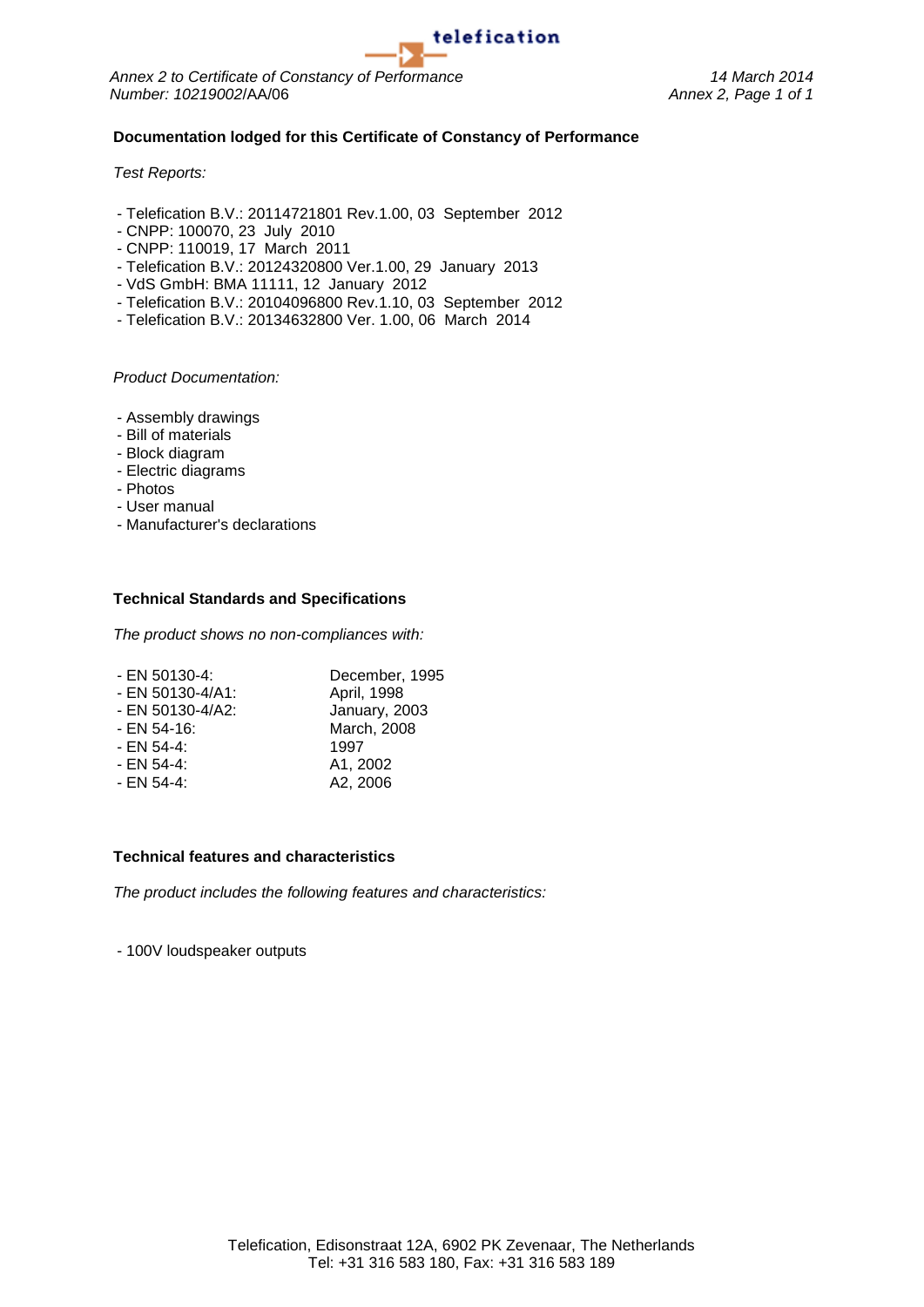

#### **The product as described in this certificate includes the following type designations:**

telefication

| - Product description: | Digital Public Address and Emergency Sound System |
|------------------------|---------------------------------------------------|
| - Trademark:           | <b>BOSCH</b>                                      |
| - Family name:         | Praesideo                                         |
| - Type Designation:    | Praesideo 3.5                                     |
| - Software version:    | 3.5x (where x can be 0,1,2 or 3)                  |
| - Product description: | Digital Public Address and Emergency Sound System |
| - Trademark:           | <b>BOSCH</b>                                      |
| - Family name:         | Praesideo                                         |
| - Type Designation:    | Praesideo 3.6                                     |
| - Software version:    | 3.6y (where y can be 0 or 1)                      |
| - Product description: | Digital Public Address and Emergency Sound System |
| - Trademark:           | <b>BOSCH</b>                                      |
| - Family name:         | Praesideo                                         |
| - Type Designation:    | Praesideo 4.0                                     |
| - Software version:    | 4.0y (where y can be 0 or 1)                      |
| - Product description: | Digital Public Address and Emergency Sound System |
| - Trademark:           | <b>BOSCH</b>                                      |
| - Family name:         | Praesideo                                         |
| - Type Designation:    | Praesideo 4.1                                     |
| - Software version:    | 4.1                                               |
| - Product description: | 48 VDC Battery Charger                            |
| - Trademark:           | <b>BOSCH</b>                                      |
| - Family name:         | Praesideo                                         |
| - Type Designation:    | <b>PRS-48CH12</b>                                 |
| - Hardware version:    | N/A                                               |
| - Software version:    | 3.5x & 3.6y & 4.0y & 4.1                          |
| - Product description: | 48 VDC Battery Charger                            |
| - Trademark:           | <b>PSD</b>                                        |
| - Family name:         | Praesideo                                         |
| - Type Designation:    | PRS-48CHxx-DE (where xx can be 02, 05, 06 or 07)  |
| - Hardware version:    | N/A                                               |
| - Software version:    | 3.5x & 3.6y & 4.0y & 4.1                          |
| - Product description: | Audio Expander                                    |
| - Trademark:           | <b>BOSCH</b>                                      |
| - Family name:         | Praesideo                                         |
| - Type Designation:    | LBB4402/00                                        |
| - Hardware version:    | 16/15                                             |
| - Software version:    | 3.5x & 3.6y & 4.0y & 4.1                          |
| - Product description: | Basic Amplifier 1 x 500 W                         |
| - Trademark:           | <b>BOSCH</b>                                      |
| - Family name:         | Praesideo                                         |
| - Type Designation:    | <b>PRS-1B500</b>                                  |
| - Hardware version:    | 06/05                                             |
| - Software version:    | 3.5x & 3.6y & 4.0y & 4.1                          |
| - Product description: | Basic Amplifier 2 x 250 W                         |
| - Trademark:           | <b>BOSCH</b>                                      |
| - Family name:         | Praesideo                                         |
| - Type Designation:    | PRS-2B250                                         |
| - Hardware version:    | 06/05                                             |
| - Software version:    | 3.5x & 3.6y & 4.0y & 4.1                          |
|                        |                                                   |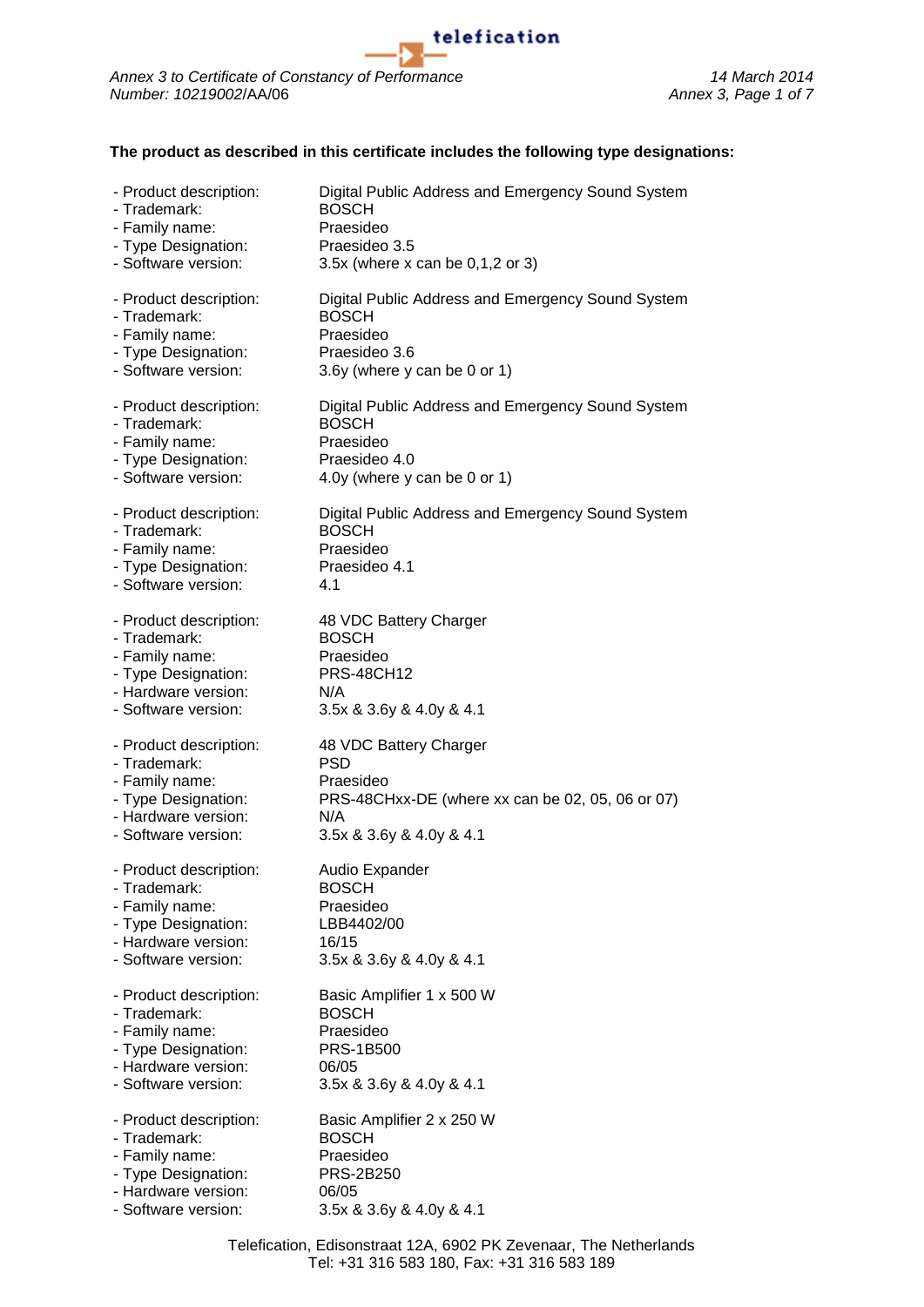*Annex 3 to Certificate of Constancy of Performance 14 March 2014 Number: 10219002*/AA/06 *Annex 3, Page 2 of 7*

- Product description: Basic Amplifier 4 x 125 W - Trademark: BOSCH - Family name: Praesideo - Type Designation: PRS-4B125 - Hardware version: 06/05 - Software version: 3.5x & 3.6y & 4.0y & 4.1 - Product description: Basic Amplifier 8 x 60 W - Trademark: BOSCH - Family name: Praesideo<br>- Type Designation: PRS-8B060 - Type Designation: - Hardware version: 06/05<br>- Software version: 3.5x 8 3.5x & 3.6y & 4.0y & 4.1 - Product description: Basic Call Station - Trademark: BOSCH - Family name: Praesideo - Type Designation: LBB4430/00 - Hardware version: 06/15 - Software version: 3.5x & 3.6y & 4.0y & 4.1 - Product description: Call Stacker - Trademark: BOSCH - Family name: Praesideo - Type Designation: PRS-CRF - Hardware version: 01/10 & 06/10 - Software version: 3.5x & 3.6y & 4.0y & 4.1 - Product description: Call Station Interface - Trademark: BOSCH - Family name: Praesideo - Type Designation: PRS-CSI - Hardware version: 01/15 & 01/20 & 01/30<br>- Software version: 3.5x & 3.6y & 4.0y & 4. 3.5x & 3.6y & 4.0y & 4.1 - Product description: Call Station Keypad - Trademark: BOSCH - Family name: Praesideo - Type Designation: LBB4432/00 - Hardware version: 01/18 & 01/19 - Software version: 3.5x & 3.6y & 4.0y & 4.1 - Product description: Cobranet Interface - Trademark: BOSCH - Family name: Praesideo - Type Designation: LBB4404/00 - Hardware version: 03/10 & 03/15 - Software version: 3.5x & 3.6y & 4.0y & 4.1 - Product description: EOL Supervision Board - Trademark: BOSCH - Family name: Praesideo - Type Designation: LBB4443/00 - Hardware version: 01/05 - Software version: 3.5x & 3.6y & 4.0y & 4.1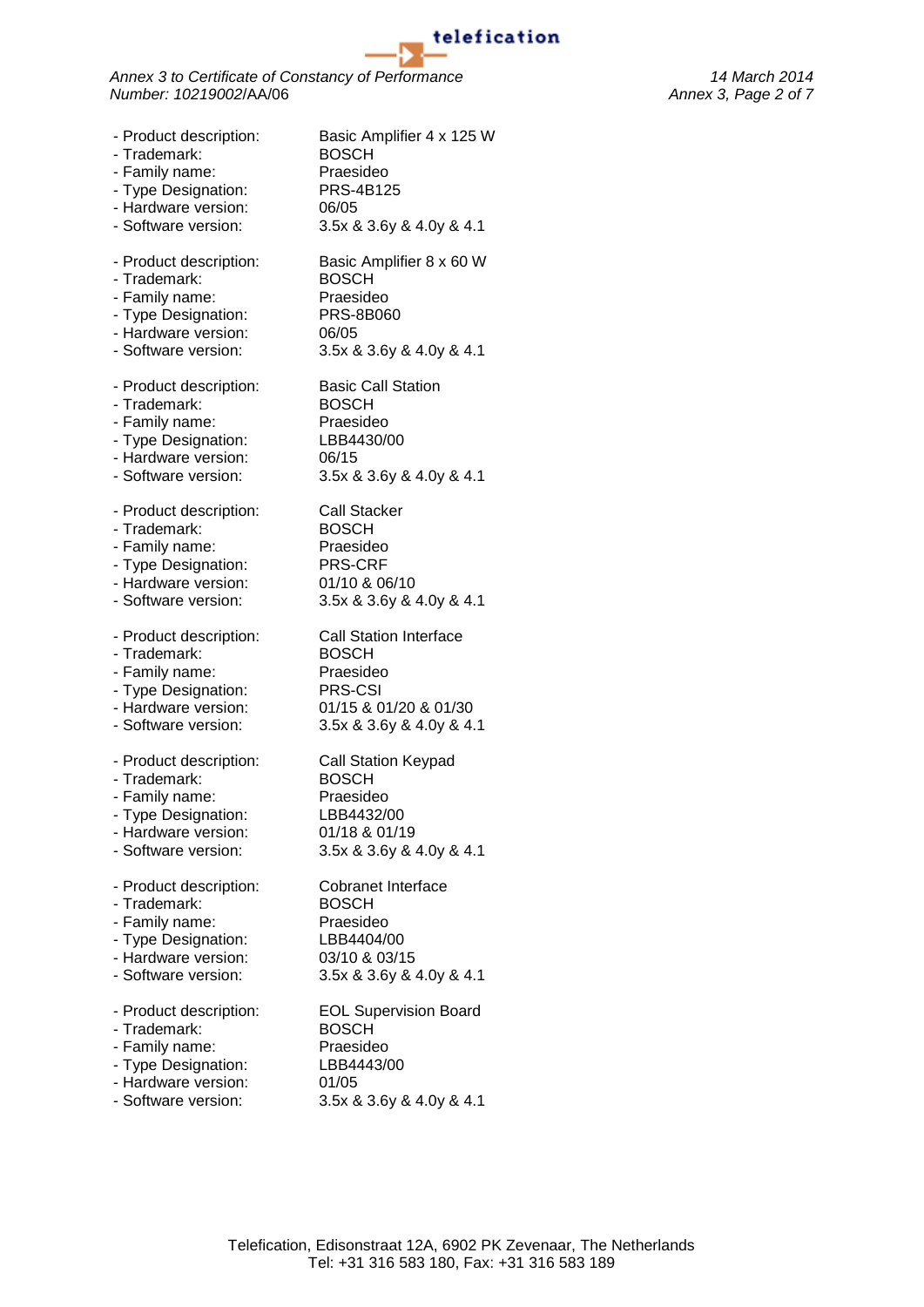*Annex 3 to Certificate of Constancy of Performance 14 March 2014 Number: 10219002*/AA/06 *Annex 3, Page 3 of 7*

- Product description: Fiber Interface - Trademark: BOSCH - Family name: Praesideo - Type Designation: PRS-FIN - Hardware version: 03/15 - Software version: 3.5x & 3.6y & 4.0y & 4.1 - Product description: Fiber Interface Non-Addressable - Trademark: BOSCH - Family name: Praesideo<br>- Type Designation: PRS-FINNA - Type Designation: - Hardware version: 03/15 - Software version: 3.5x & 3.6y & 4.0y & 4.1 - Product description: Fiber Interface Single-Mode - Trademark: BOSCH<br>- Family name: Praesideo - Family name: - Type Designation: PRS-FINS - Hardware version: 03/15 - Software version: 3.5x & 3.6y & 4.0y & 4.1 - Product description: IP Audio Interface - Trademark: BOSCH - Family name: Praesideo - Type Designation: PRS-1AIP1 - Hardware version: 2.0 - Software version: 3.5x & 3.6y & 4.0y & 4.1 - Product description: Line Supervision Set - Trademark: BOSCH - Family name: Praesideo<br>- Tvpe Designation: LBB4442/00 - Type Designation: - Hardware version: 01/10 - Software version: 3.5x & 3.6y & 4.0y & 4.1 - Product description: LSP Supervision Board - Trademark: BOSCH - Family name: Praesideo - Type Designation: LBB4441/00 - Hardware version: 01/05 - Software version: 3.5x & 3.6y & 4.0y & 4.1 - Product description: Multichannel Interface - Trademark: BOSCH - Family name: Praesideo - Type Designation: PRS-16MCI - Hardware version: 04/10 & 04/15 - Software version: 3.5x & 3.6y & 4.0y & 4.1 - Product description: Network Controller - Trademark: BOSCH - Family name: Praesideo - Type Designation: PRS-NCO3 - Hardware version: 30/00 & 30/10 - Software version: 4.0y & 4.1 - Product description: Network Controller - Trademark: BOSCH - Family name: Praesideo - Type Designation: PRS-NCO-B - Hardware version: 21/05 & 21/08 - Software version: 3.5x & 3.6y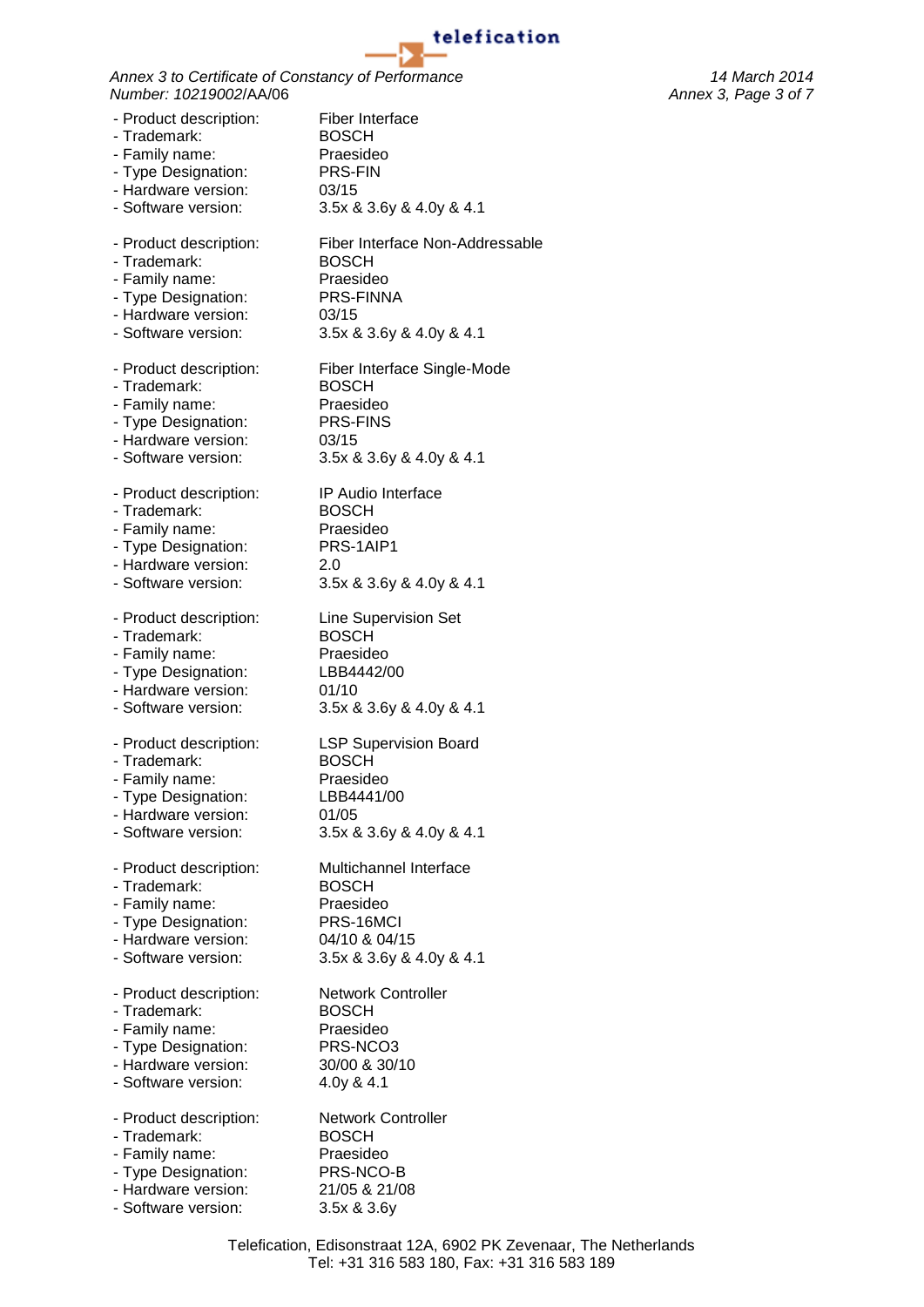ъ

*Annex 3 to Certificate of Constancy of Performance 14 March 2014 Number: 10219002*/AA/06 *Annex 3, Page 4 of 7*

| - Product description:                                                                                                        | <b>Network Splitter</b>                                                                                                                                       |
|-------------------------------------------------------------------------------------------------------------------------------|---------------------------------------------------------------------------------------------------------------------------------------------------------------|
| - Trademark:                                                                                                                  | <b>BOSCH</b>                                                                                                                                                  |
| - Family name:                                                                                                                | Praesideo                                                                                                                                                     |
| - Type Designation:                                                                                                           | PRS-NSP                                                                                                                                                       |
| - Hardware version:                                                                                                           | 03/15                                                                                                                                                         |
| - Software version:                                                                                                           | 3.5x & 3.6y & 4.0y & 4.1                                                                                                                                      |
| - Product description:                                                                                                        | Numeric Keypad                                                                                                                                                |
| - Trademark:                                                                                                                  | <b>BOSCH</b>                                                                                                                                                  |
| - Family name:                                                                                                                | Praesideo                                                                                                                                                     |
| - Type Designation:                                                                                                           | PRS-CSNKP                                                                                                                                                     |
| - Hardware version:                                                                                                           | 01/18                                                                                                                                                         |
| - Software version:                                                                                                           | 3.5x & 3.6y & 4.0y & 4.1                                                                                                                                      |
| - Product description:                                                                                                        | Power Amplifier 1 x 500 W                                                                                                                                     |
| - Trademark:                                                                                                                  | <b>BOSCH</b>                                                                                                                                                  |
| - Family name:                                                                                                                | Praesideo                                                                                                                                                     |
| - Type Designation:                                                                                                           | <b>PRS-1P500</b>                                                                                                                                              |
| - Hardware version:                                                                                                           | 06/05 & 06/10                                                                                                                                                 |
| - Software version:                                                                                                           | 3.5x & 3.6y & 4.0y & 4.1                                                                                                                                      |
| - Product description:                                                                                                        | Power Amplifier 2 x 250 W                                                                                                                                     |
| - Trademark:                                                                                                                  | <b>BOSCH</b>                                                                                                                                                  |
| - Family name:                                                                                                                | Praesideo                                                                                                                                                     |
| - Type Designation:                                                                                                           | PRS-2P250                                                                                                                                                     |
| - Hardware version:                                                                                                           | 06/05 & 06/10                                                                                                                                                 |
| - Software version:                                                                                                           | 3.5x & 3.6y & 4.0y & 4.1                                                                                                                                      |
| - Product description:                                                                                                        | Power Amplifier 4 x 125 W                                                                                                                                     |
| - Trademark:                                                                                                                  | <b>BOSCH</b>                                                                                                                                                  |
| - Family name:                                                                                                                | Praesideo                                                                                                                                                     |
| - Type Designation:                                                                                                           | <b>PRS-4P125</b>                                                                                                                                              |
| - Hardware version:                                                                                                           | 06/05 & 06/10                                                                                                                                                 |
| - Software version:                                                                                                           | 3.5x & 3.6y & 4.0y & 4.1                                                                                                                                      |
| - Product description:                                                                                                        | Power Amplifier 8 x 60 W                                                                                                                                      |
| - Trademark:                                                                                                                  | <b>BOSCH</b>                                                                                                                                                  |
| - Family name:                                                                                                                | Praesideo                                                                                                                                                     |
| - Type Designation:                                                                                                           | LBB4428/00                                                                                                                                                    |
| - Hardware version:                                                                                                           | 04/05 & 05/05                                                                                                                                                 |
| - Software version:                                                                                                           | 3.5x & 3.6y & 4.0y & 4.1                                                                                                                                      |
| - Product description:<br>- Trademark:<br>- Family name:<br>- Type Designation:<br>- Hardware version:<br>- Software version: | Power supply system with battery backup for Voice Alarm System<br>Praesideo<br><b>Merawex</b><br>Praesideo<br>ZDSO400E-AK3<br>N/A<br>3.5x & 3.6y & 4.0y & 4.1 |
| - Product description:                                                                                                        | Praesideo Software                                                                                                                                            |
| - Trademark:                                                                                                                  | <b>BOSCH</b>                                                                                                                                                  |
| - Family name:                                                                                                                | Praesideo                                                                                                                                                     |
| - Type Designation:                                                                                                           | PRS-SW                                                                                                                                                        |
| - Hardware version:                                                                                                           | N/A                                                                                                                                                           |
| - Software version:                                                                                                           | 3.5x (where x can be 0,1,2 or 3)                                                                                                                              |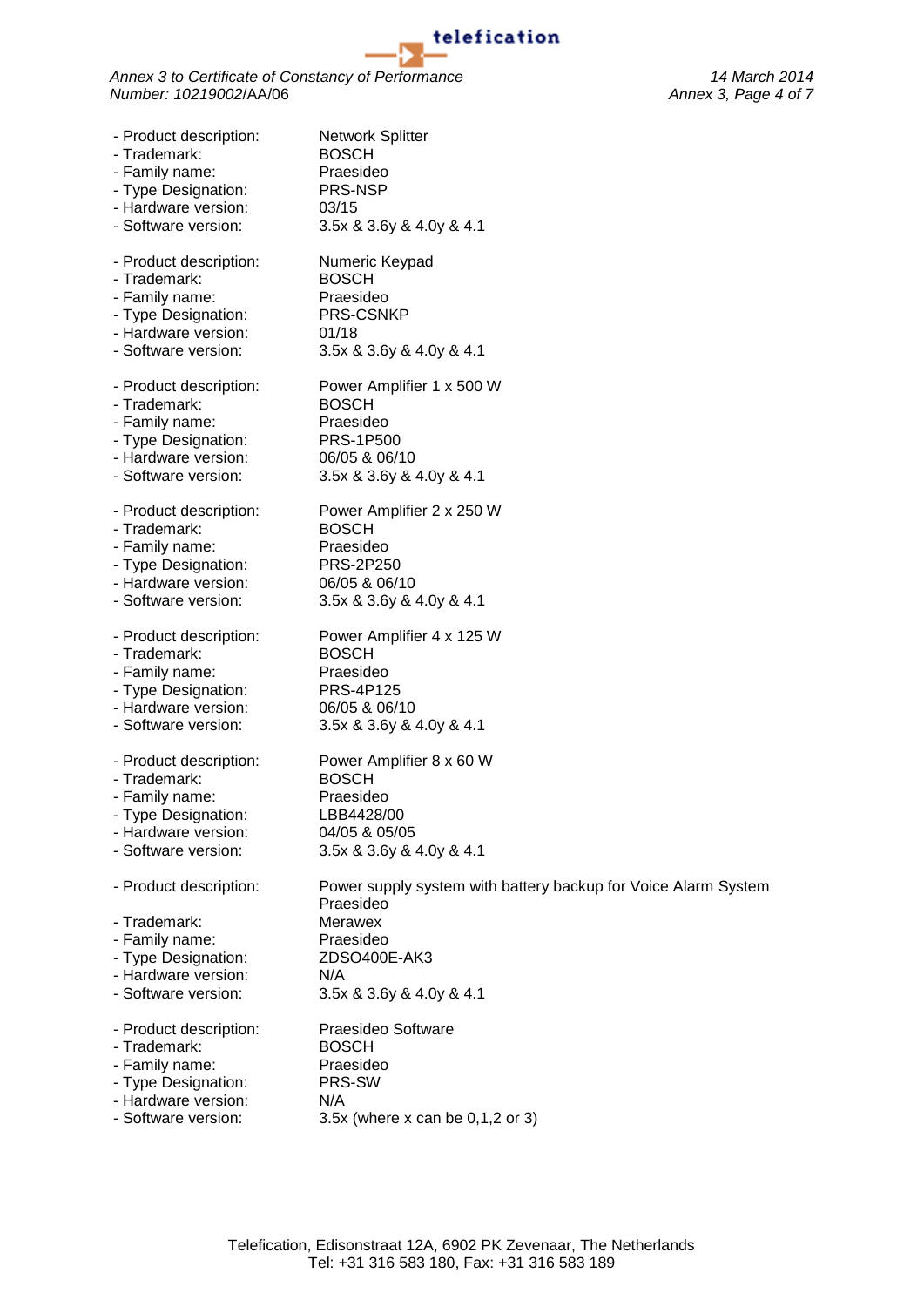*Annex 3 to Certificate of Constancy of Performance 14 March 2014 Number: 10219002*/AA/06 *Annex 3, Page 5 of 7*

- Product description: Praesideo Software - Trademark: BOSCH - Family name: Praesideo - Type Designation: PRS-SW - Hardware version: N/A - Software version: 3.6y (wher y can be 0 or 1) - Product description: Praesideo Software - Trademark: BOSCH - Family name: Praesideo<br>- Type Designation: PRS-SW - Type Designation: - Hardware version: N/A - Software version: 4.0y (where y can be 0 or 1) - Product description: Praesideo Software - Trademark: BOSCH - Family name: Praesideo - Type Designation: PRS-SW - Hardware version: N/A - Software version: 4.1 - Product description: Remote Call Station - Trademark: BOSCH - Family name: Praesideo - Type Designation: PRS-CSR - Hardware version: 01/15 & 01/20 & 01/30 - Software version: 3.5x & 3.6y & 4.0y & 4.1 - Product description: SPEC RCS Master - Trademark: BOSCH - Family name: Praesideo<br>- Type Designation: PSP-D00039 - Type Designation: - Hardware version: 03/15 - Software version: 3.5x & 3.6y & 4.0y & 4.1 - Product description: SPEC RCS Slave - Trademark: BOSCH - Family name: Praesideo - Type Designation: PSP-D00040 - Hardware version: 03/15 - Software version: 3.5x & 3.6y & 4.0y & 4.1 - Product description: Supervision Control Board - Trademark: BOSCH - Family name: Praesideo - Type Designation: LBB4440/00 - Hardware version: 01/05 - Software version: 3.5x & 3.6y & 4.0y & 4.1 - Product description: Power Amplifier 8 x 60 W - Trademark: BOSCH - Family name: Praesideo<br>- Type Designation: LBB4428/00-EU - Type Designation: - Hardware version: 05/05 - Software version: 3.5x & 3.6y & 4.0y & 4.1 - Product description: Power Amplifier 1 x 500 W - Trademark: BOSCH - Family name: Praesideo - Type Designation: PRS-1P500-EU - Hardware version: 06/10 - Software version: 3.5x & 3.6y & 4.0y & 4.1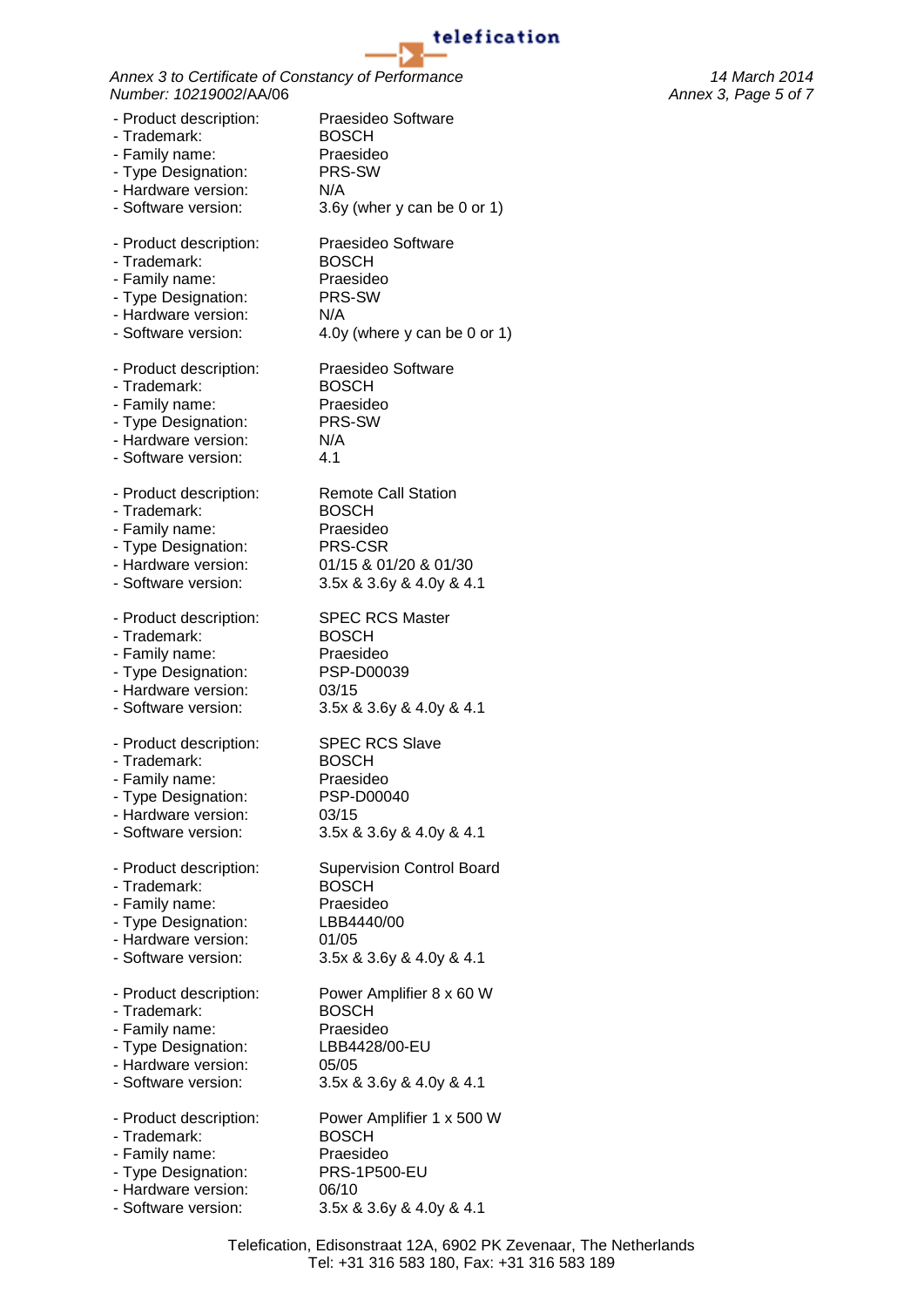*Annex 3 to Certificate of Constancy of Performance 14 March 2014 Number:* 10219002/AA/06 *Annex 3, Page 6 of 7 Annex 3, Page 6 of 7* 

- Product description: Power Amplifier 2 x 250 W - Trademark: BOSCH - Family name: Praesideo - Type Designation: PRS-2P250-EU - Hardware version: 06/10 - Software version: 3.5x & 3.6y & 4.0y & 4.1 - Product description: Power Amplifier 4 x 125 W - Trademark: BOSCH - Family name: Praesideo<br>- Type Designation: PRS-4P125-EU - Type Designation: - Hardware version: 06/10<br>- Software version: 3.5x 8 3.5x & 3.6y & 4.0y & 4.1 - Product description: Basic Amplifier 1 x 500 W - Trademark: BOSCH - Family name: Praesideo - Type Designation: PRS-1B500-EU - Hardware version: 06/05 - Software version: 3.5x & 3.6y & 4.0y & 4.1 - Product description: Basic Amplifier 2 x 250 W - Trademark: BOSCH - Family name: Praesideo - Type Designation: PRS-2B250-EU - Hardware version: 06/05 - Software version: 3.5x & 3.6y & 4.0y & 4.1 - Product description: Basic Amplifier 4 x 125 W - Trademark: BOSCH - Family name: Praesideo<br>- Type Designation: PRS-4B125-EU - Type Designation: - Hardware version: 06/05<br>- Software version: 3.5x 8 3.5x & 3.6y & 4.0y.& 4.1 - Product description: Basic Amplifier 8 x 60 W - Trademark: BOSCH - Family name: Praesideo - Type Designation: PRS-8B060-EU - Hardware version: 06/05 - Software version: 3.5x & 3.6y & 4.0y & 4.1 - Product description: Loudspeaker Line Isolator System Master - Trademark: BOSCH - Family name: Praesideo - Type Designation: PM1-LISM6 - Hardware version: 01/00

- Software version: 3.5x & 3.6y & 4.0y & 4.1